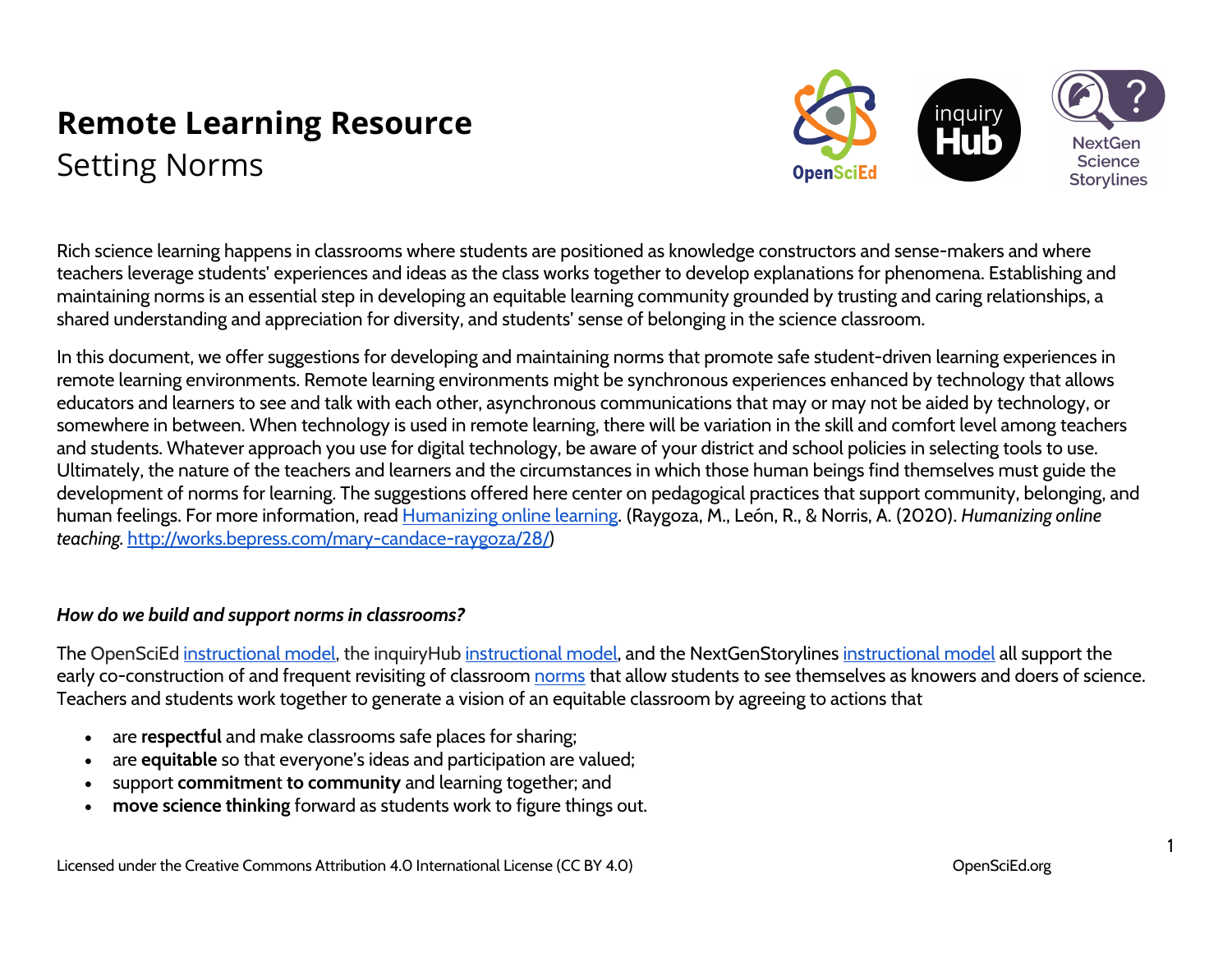Remote Learning Resource: Setting Norms

#### *How can a community care for one another when they can't meet in person?*

Creating norms in a face-to-face classroom setting often begins with asking the students to describe and agree on actions that reflect the ideals described above. This practice can be useful in a remote environment but must also attend to the features and constraints of the technology used (or not used). When remote learning is new or necessitated by circumstance, contextualizing familiar norms may help students and teachers feel more at ease. In your efforts to establish norms for remote learning, remember that learning can be messy under the best circumstances. Be flexible and remember that perfection is not the goal.

Although all people need to express and receive care from one another, acts of care take different forms. Care can involve giving help to a student who needs it. An educator can show care by taking everyone's ideas seriously. It is evident when students feel they are treated fairly, and when they are trusted. When working at a physical distance from students, consider different ways to reach out--by phone, text, letter, email, or over video-conference - to express care.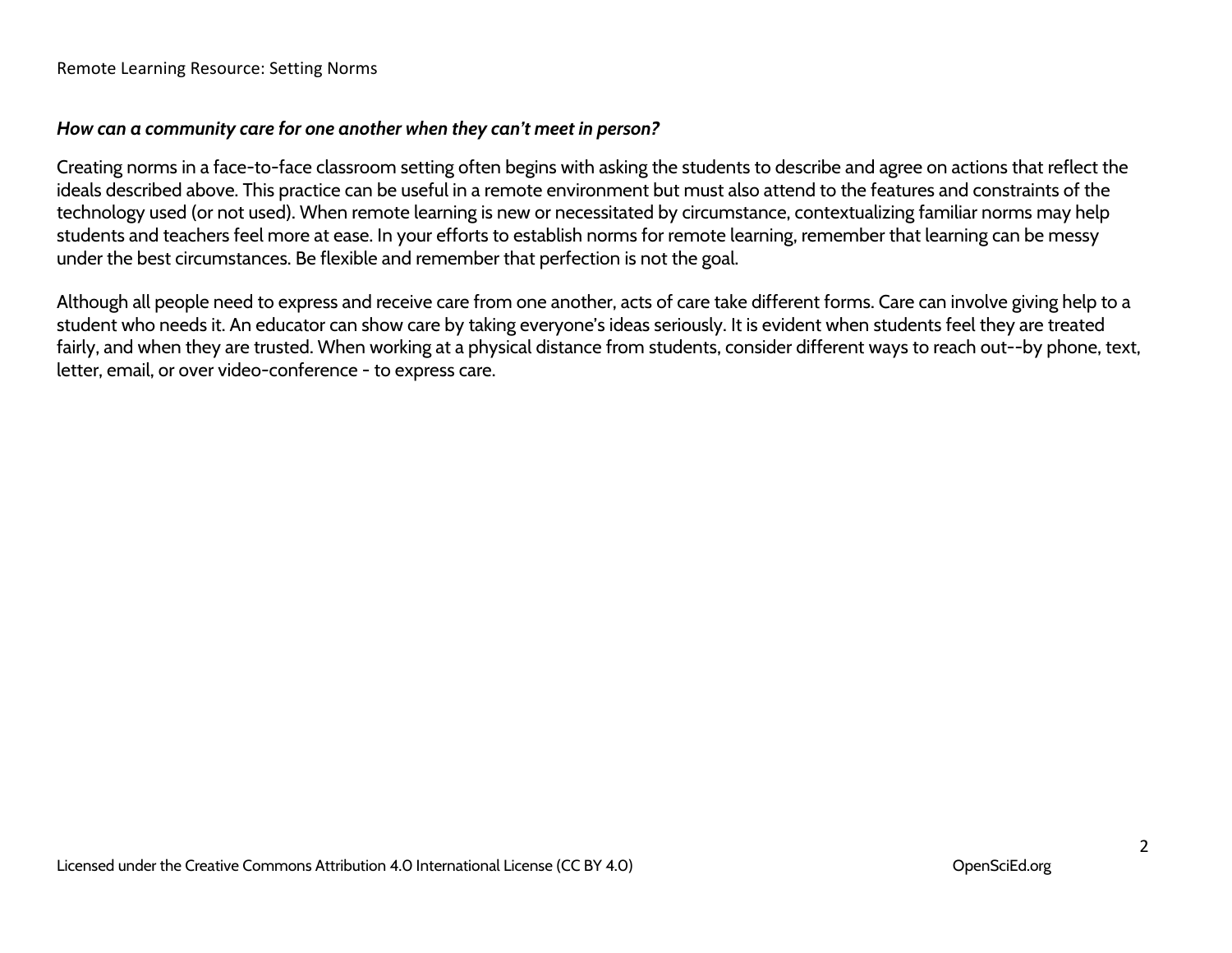## *What norms represent best practices for teachers and students in remote learning environments?*

|            | <b>Learning Environment</b>                                                                                                                                                                                                                                                                                                         |                                                                                                                                                                                                                                                                                                                                                                                                                                                                                              |                                                                                                                                                                                                                                                                                       |  |  |  |
|------------|-------------------------------------------------------------------------------------------------------------------------------------------------------------------------------------------------------------------------------------------------------------------------------------------------------------------------------------|----------------------------------------------------------------------------------------------------------------------------------------------------------------------------------------------------------------------------------------------------------------------------------------------------------------------------------------------------------------------------------------------------------------------------------------------------------------------------------------------|---------------------------------------------------------------------------------------------------------------------------------------------------------------------------------------------------------------------------------------------------------------------------------------|--|--|--|
|            | <b>Synchronous virtual learning</b>                                                                                                                                                                                                                                                                                                 | Asynchronous learning aided by<br>technology                                                                                                                                                                                                                                                                                                                                                                                                                                                 | Asynchronous learning without<br>technology                                                                                                                                                                                                                                           |  |  |  |
| Respectful | Use digital talk moves to provide<br>positive feedback.<br>Use established signals/digital<br>responses to facilitate taking turns to<br>avoid simultaneous talking (e.g.,<br>raising hands, thumbs up, muting<br>when others are speaking).<br>Adhere to agreements about when to<br>use cameras and when to<br>mute/unmute audio. | Agree that digital platforms (e.g.,<br>Pinup, Padlet, GoogleDocs) are safe<br>places for questions and discussions.<br>Address the inherent anonymity of<br>using digital tools and define<br>respectful interactions.<br>Know that others will read and<br>respond to your comments.<br>Develop respectful comment/<br>feedback starters (e.g., How about).<br>Recognize that thought partners<br>might be working on a different<br>timeline and be patient when waiting<br>for responses. | Provide examples of written<br>responses, questions, and claims, and<br>encourage students to agree,<br>disagree, ask questions, or make their<br>claims in writing.<br>Remove set due dates to<br>accommodate the demands of<br>family life.<br>Check-in regularly by text or phone. |  |  |  |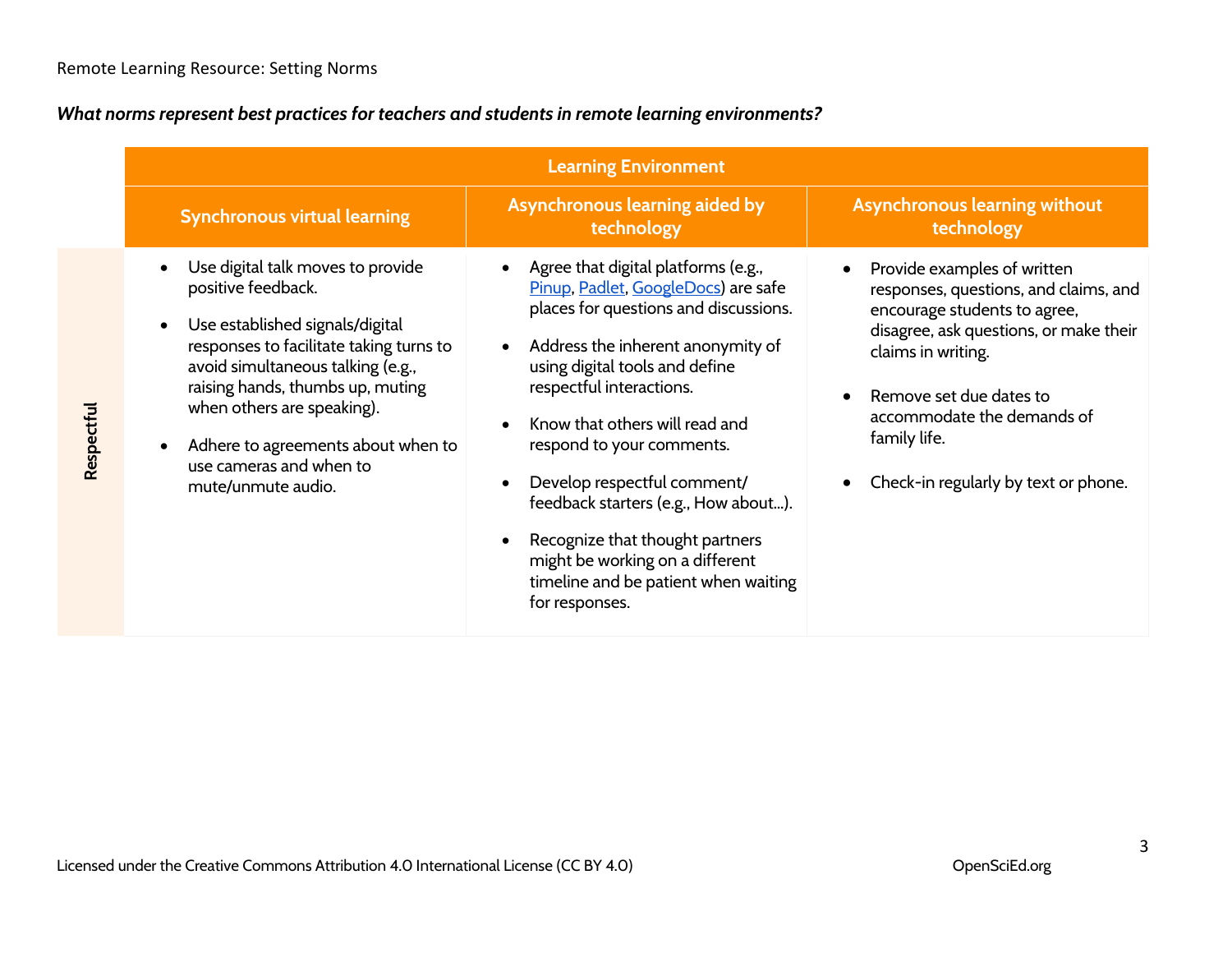**Committed to** 

**Committed to** 

|                                | Synchronous virtual learning                                                                                                                                                                                                                                                                                                                                                                                                                                                                                                                                            | Asynchronous learning aided by<br>technology                                                                                                                                                                                                                                                                         | Asynchronous learning without<br>technology                                                                                                                                                                                                                                                                                                                                                          |
|--------------------------------|-------------------------------------------------------------------------------------------------------------------------------------------------------------------------------------------------------------------------------------------------------------------------------------------------------------------------------------------------------------------------------------------------------------------------------------------------------------------------------------------------------------------------------------------------------------------------|----------------------------------------------------------------------------------------------------------------------------------------------------------------------------------------------------------------------------------------------------------------------------------------------------------------------|------------------------------------------------------------------------------------------------------------------------------------------------------------------------------------------------------------------------------------------------------------------------------------------------------------------------------------------------------------------------------------------------------|
| Equitable                      | Take time to learn and practice using the<br>digital platform and post tutorial videos for<br>reference.<br>Recognize that students may access digital<br>platforms with different devices that may<br>have differing capabilities.<br>Use and rotate breakout groups to increase<br>participation and sharing of ideas.<br>Use strategies to manage speaking such as<br>each person nominating another to speak,<br>until all have spoken<br>We check in on folks who aren't here.<br>Provide recordings of lessons for students<br>who miss synchronous interactions. | Provide opportunities for<br>students to share in different<br>ways, such as videos or written<br>responses or images.<br>Accept responses that reflect<br>varied student resources such<br>as registers of language.<br>Monitor contributions and<br>participation. Reach out via<br>phone or text to address gaps. | Distribute learning materials to<br>students who have limited<br>technology access.<br>Translate materials into home<br>language.<br>Distribute meals to students in need.<br>Provide learning materials in various<br>ways, such as through bus routes,<br>posted in common locations<br>like laundromats or grocery stores.<br>Collaborate with local television<br>stations to present materials. |
| <b>Comunitied</b><br>Community | Maintain a format for recording and tracking<br>progress on student questions.<br>Encourage patience, support, and kindness<br>among the group, paying particular attention<br>to those who might be new to technology or<br>selected platforms.                                                                                                                                                                                                                                                                                                                        | Find a way to honor all<br>contributions.<br>Provide support for parents<br>(e.g., tutorials, online meetings,<br>overviews of assignments,<br>links to helpful websites, etc.).                                                                                                                                     | Share ideas in a weekly printed<br>newsletter.<br>Utilize learning/choice boards, citizen<br>science, and local media to encourage<br>individual learning.<br>Recognize the community includes<br>families and caregivers.                                                                                                                                                                           |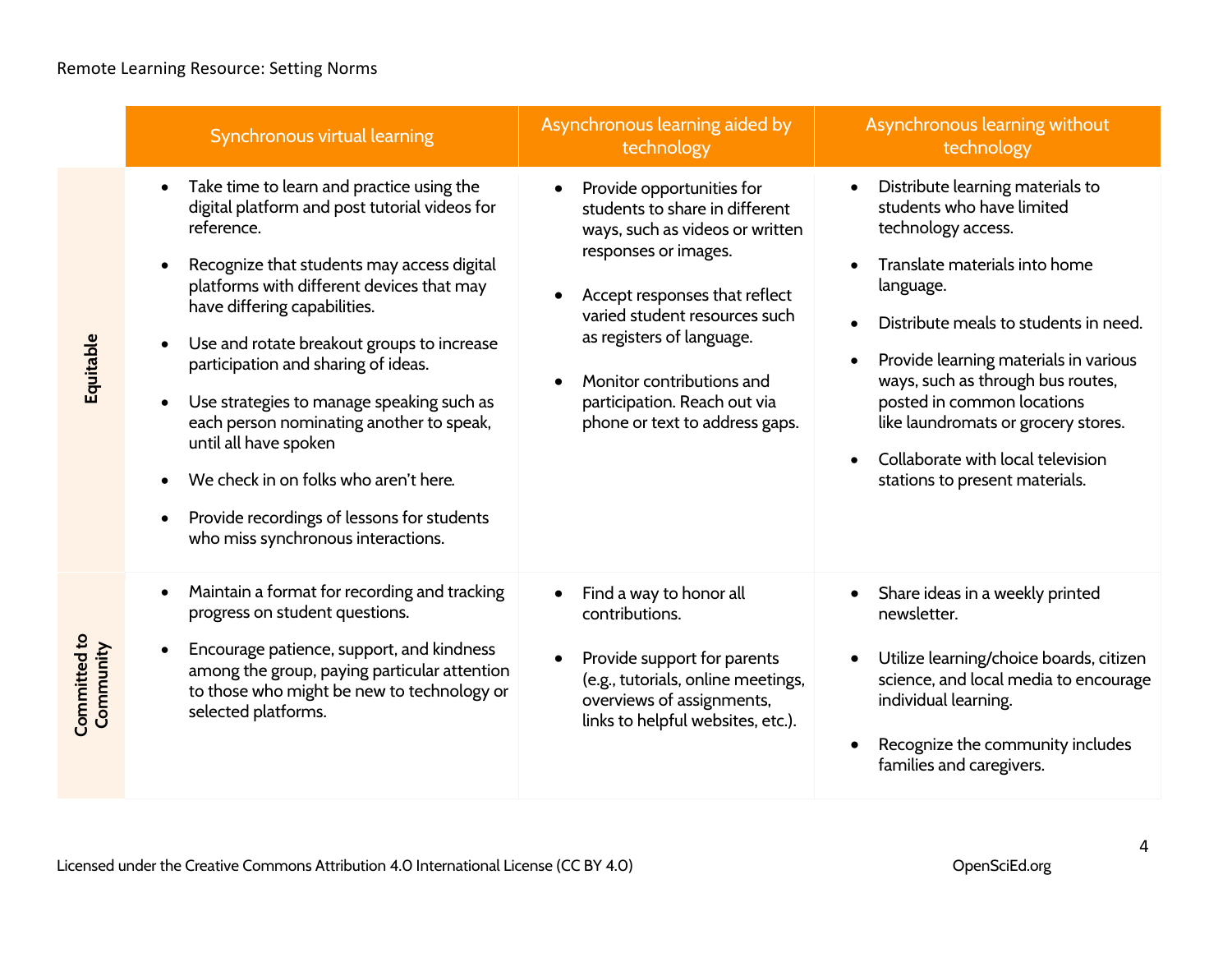|                                       | Synchronous virtual learning                                                                                                                                                                    | Asynchronous learning aided by<br>technology                                                                                                                                                                                                                                | Asynchronous learning without<br>technology                                                                                                                                   |
|---------------------------------------|-------------------------------------------------------------------------------------------------------------------------------------------------------------------------------------------------|-----------------------------------------------------------------------------------------------------------------------------------------------------------------------------------------------------------------------------------------------------------------------------|-------------------------------------------------------------------------------------------------------------------------------------------------------------------------------|
| Science Thinking<br>Forward<br>Moving | Establish structures for quick teacher-<br>$\bullet$<br>student and peer-peer feedback.<br>Utilize breakout groups for small<br>group discussions and processing<br>before whole group sharing. | Engage in asynchronous discussion<br>boards.<br>Set expectations for contributing and<br>responding to asynchronous<br>discussions.<br>Establish a buddy system and<br>$\bullet$<br>encourage students to agree on<br>times to meet online to collaborate<br>on activities. | Send feedback in writing.<br>Find a way to share learning with the<br>extended community.<br>Utilize available resources such as<br>newspapers, magazines, and<br>television. |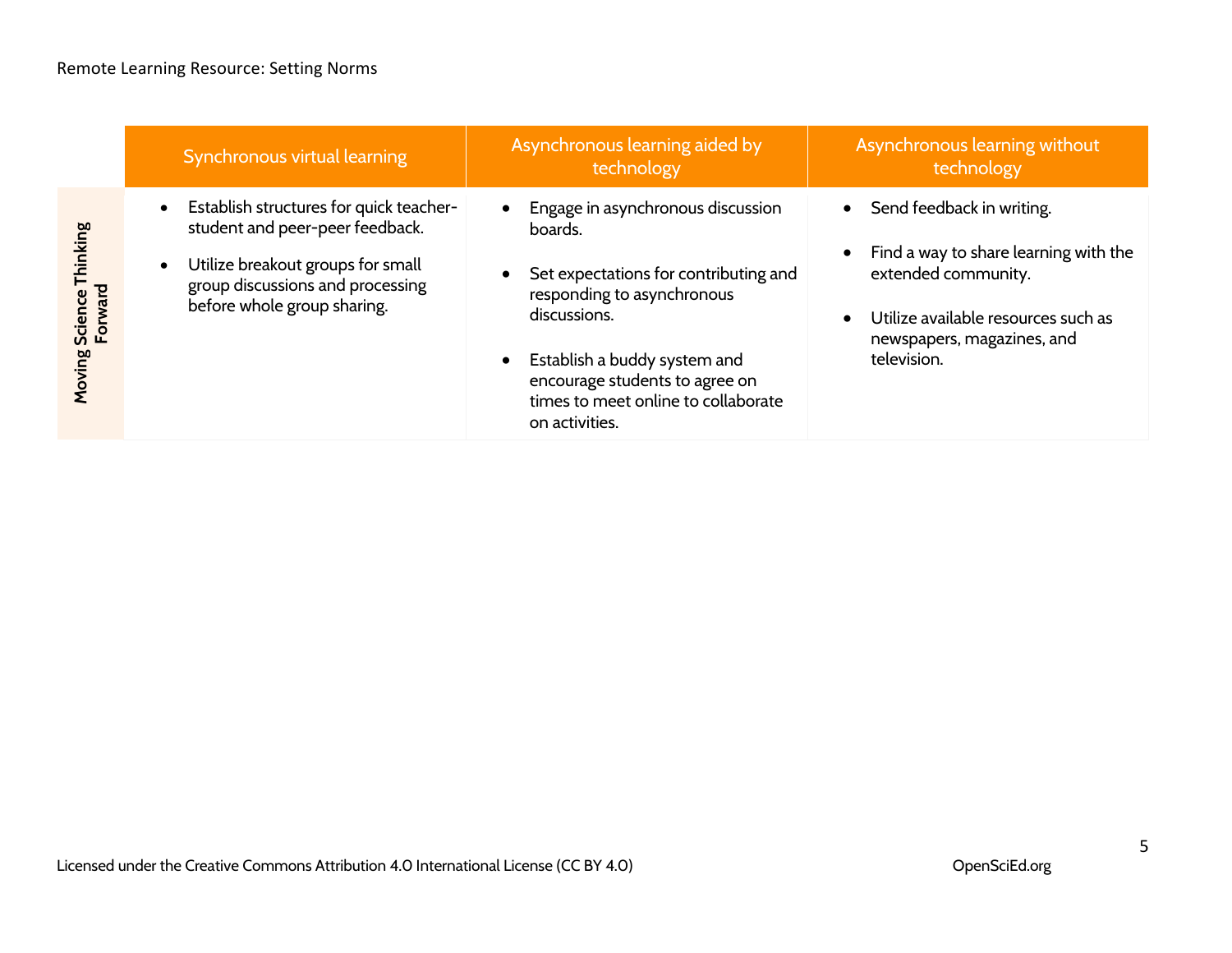*What strategies support co-construction of norms in varied remote environments?*

| <b>Remote Learning Norms Development</b>                                                                                                               |                                                                                                                                                                                                          |                                                                                                                               |  |  |
|--------------------------------------------------------------------------------------------------------------------------------------------------------|----------------------------------------------------------------------------------------------------------------------------------------------------------------------------------------------------------|-------------------------------------------------------------------------------------------------------------------------------|--|--|
| Synchronous virtual learning                                                                                                                           | Asynchronous learning aided by technology                                                                                                                                                                | Asynchronous learning without technology                                                                                      |  |  |
| Use a virtual whiteboard with<br>stickies (Pinup, Padlet, Flipgrid) and<br>get consensus on some shared<br>norms that way, grouping ideas<br>together. | Use a digital board to collect ideas,<br>allowing all students to return at a<br>later time to analyze and add<br>comments.                                                                              | Ask students to develop norms with<br>$\bullet$<br>family members as students will<br>have different norms in their<br>homes. |  |  |
| Re-establish or adjust classroom<br>norms for a virtual setting.                                                                                       | Post ideas and suggestions for<br>norms (perhaps by category) for the<br>teacher to compile.                                                                                                             | Use group text threads with groups<br>of students.                                                                            |  |  |
| Revisit norms often and draw<br>attention to a specific norm for the<br>learning session.<br>Take time to check-in and connect<br>with students.       | Allow students to react to, vote for,<br>and add ideas to a suggested list of<br>norms. This could also include<br>describing what a particular norm<br>could look like in a remote learning<br>setting. | Send texts to parents to make sure<br>they know you're available.                                                             |  |  |
| Allow students to express a "digital<br>identity" using a background or<br>profile picture.                                                            | Utilize online journals that students<br>can share and "talk to" each other<br>about.                                                                                                                    |                                                                                                                               |  |  |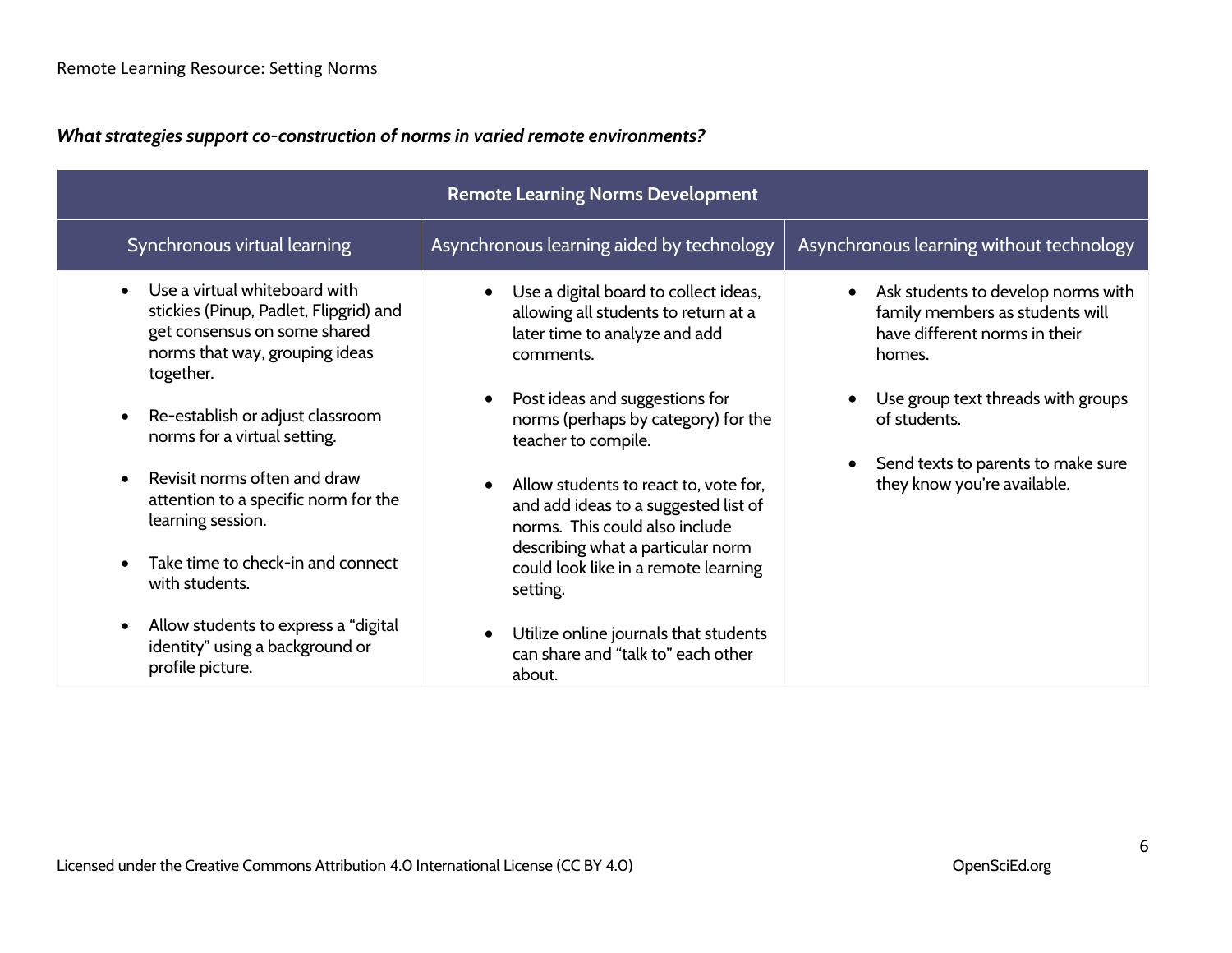| What considerations do we need to make to attend to different populations of students when providing remote learning? |  |  |  |  |
|-----------------------------------------------------------------------------------------------------------------------|--|--|--|--|
|                                                                                                                       |  |  |  |  |

| <b>Student Population</b>                 | <b>Considerations</b>                                                                                                                                                                                                                                                                                                                                                                                                                              |
|-------------------------------------------|----------------------------------------------------------------------------------------------------------------------------------------------------------------------------------------------------------------------------------------------------------------------------------------------------------------------------------------------------------------------------------------------------------------------------------------------------|
| Underrepresented<br>students              | Provide ideas for adaptations of materials to the students' home culture and interests.<br>Opening up science instruction so that it no longer involves a school building can be freeing for students who aren't<br>connected to school.<br>Foster thinking about how this "new normal" can benefit students who were marginalized by school.<br>$\bullet$<br>Provide opportunities for students to practice skills and ideas that matter to them. |
| Emergent bi- and<br>multilingual students | Engage support staff and community members in creating translations of materials.<br>$\bullet$<br>Support student-student discourse using technology if possible.<br>$\bullet$<br>Allow students to dictate or video record responses for activities.<br>$\bullet$<br>Use a platform like YouTube that has captioning options.                                                                                                                     |
| Special education<br>students             | Allow for and provide multiple modes of expression to students for sharing ideas, listening/reading/communicating.<br>$\bullet$<br>Involve the parent/caregiver as much as possible.<br>Provide scaffolding such as frameworks or sentence starters.<br>Give them a virtual partner to share Ideas and models with<br>Record lessons and let them view as many times as needed.                                                                    |
| Homeless students                         | Work with area shelters and food banks to coordinate learning resource and meal pickup and drop-off.<br>Engage other staff in supporting students.                                                                                                                                                                                                                                                                                                 |

Licensed under the Creative Commons Attribution 4.0 International License (CC BY 4.0) OpenSciEd.org